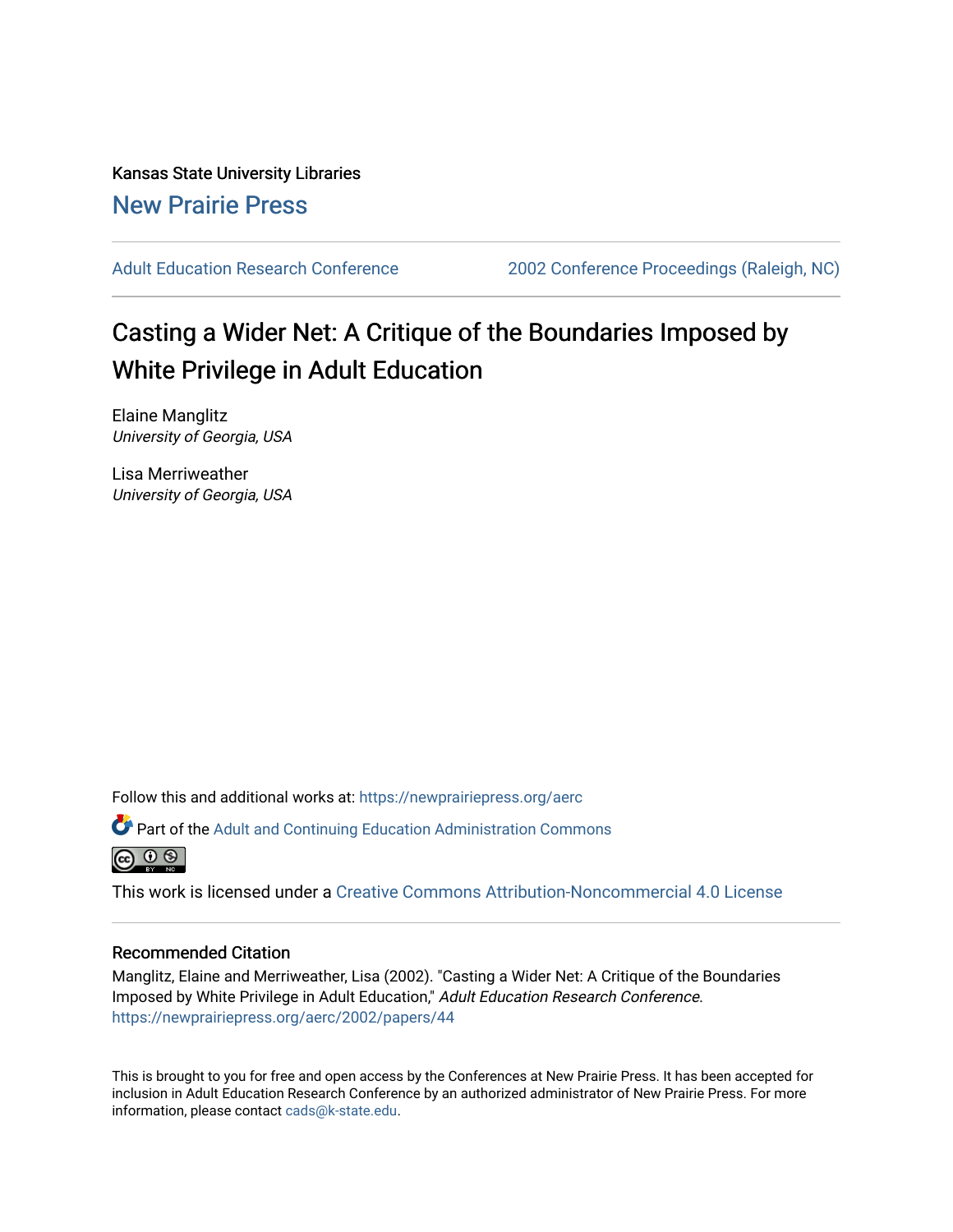## **Casting a Wider Net: A Critique of the Boundaries Imposed by White Privilege in Adult Education**

Elaine Manglitz and Lisa Merriweather Hunn University of Georgia, USA

**Abstract:** In this paper, we review and critique the literature on white privilege to identify ways the Eurocentric culture undergirds our social practices in adult education. Africentrism, an alternative to Eurocentrism, will be used as an example of how the discourse can be expanded. Finally, we will offer recommendations for the field.

### **Introduction**

Adult Education as a field has a legacy for issues related to social justice, social change, and democratic practices. The idea that education in adulthood should open opportunities, level the playing field, and combat societal injustice held a prominent position in the early years of the field's organization. Though their tactics were different, early pioneers of the field, such as Alain Locke (Guy, 1993) and Eduard Lindeman (1989), viewed adult education as a viable means of developing a more just society for all of the nation's people.

Over the years many of the leaders in the field began to place more emphasis on issues related to professionalization causing the focus to shift from the inequities in the American society and from those members of society who experienced those inequities. This shift moved adult education further afield from its social justice roots and extolled scientific rationality, a Western or Eurocentric way of knowing, as the premier means of constructing knowledge and developing models of practice in adult education. Moreover this way of knowing became accepted as the normative standard against which other knowledge forms were compared, resulting in Eurocentric norms and values being masqueraded as foundational truths upon which the field was to grow and thrive.

While the adoption of Eurocentrism by the field is problematic, its full effects are even more insidious and troubling. "Today more than ever, American society depends on adult education systems to spread information and knowledge, develop skills, and shape attitudes" (Stubblefield & Keane, p. xi, 1994). People from a multitude of backgrounds actively participate in the field as learners, practitioners, administrators, and researchers. When one way of knowing consumes the field, others ways are more easily dismissed and deemed as inferior resulting in "hierarchical systems that privilege some and deny others" (Johnson-Bailey & Cervero, 2000, p. 147). This privilege is enjoyed by European Americans and denied to all others and often goes undetected and unchallenged. "The dominant culture also prescribed an education appropriate for that status, using education to instill its own values and ensure its continued domination" (Stubblefield & Keane, p. 7, 1994). Adult education has been and continues to be complicit in the effort to ensure Eurocentric hegemony (Colin, 1994).

The *Handbook of Adult and Continuing Education* is a prime example of this complicity. It has long functioned as a guidebook or exemplar of discourse for the field (Wilson & Hayes, 2000). By foregrounding critical reflection as one way that practitioners and researchers can examine and make explicit the theoretical frames that guide their work, the authors constructed a handbook that privileges theory development and implementation based on a predominantly Eurocentric paradigm. In essence, alternative ways of knowing and conducting practice were not explicitly endorsed.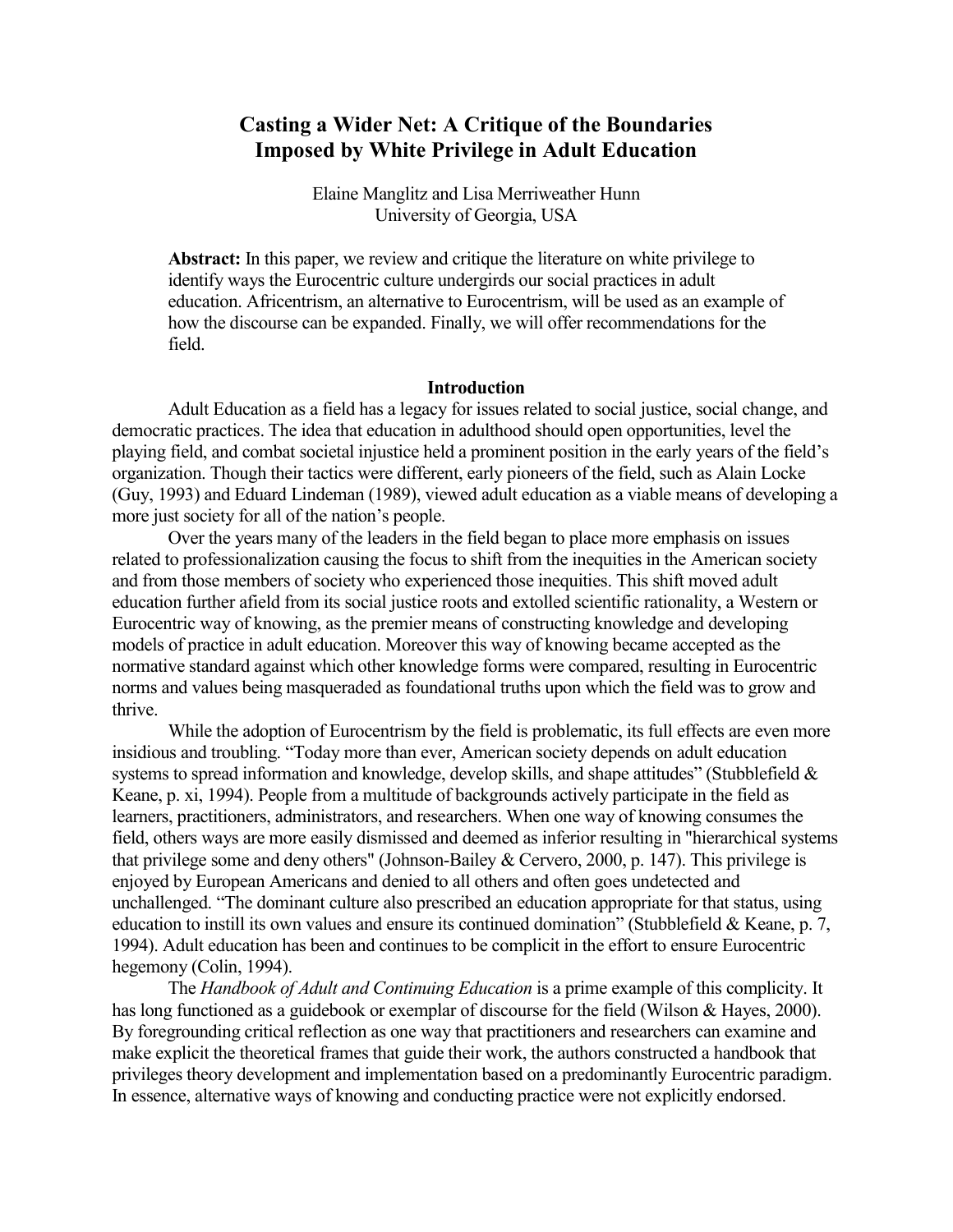Although there have been important efforts to highlight perspectives and ways of knowing and learning besides the dominant one (Colin & Preciphs, 1991; Colin, 1994; Guy, 1996; Sheared, 1999), we still believe that the pervasive nature of Eurocentric norms and white privilege, specifically, and the continued dangers in developing a field, which esteems a democratic ideology, from a narrow frame of reference are important to examine and critique. The purposes of our paper are to review and critique the literature on white privilege to identify and outline ways the Eurocentric culture undergirds our social practices in adult education, to explore Africentric perspectives as an alternative way of constructing knowledge and approaching our practice, and to offer recommendations for the field of adult education. By explicating the role of White privilege and presenting Africentrism as an alternative lens, we hope to continue the process of expanding the discourse in adult education beyond its typical boundaries shaped by the imperceptible presence of white privilege and its relegation of other knowledge bases to the sidelines.

## **Whiteness and White Privilege**

During the last decade of the twentieth century, there was an increasing interest within several disciplines, including sociology, speech communication, cultural studies, and critical race theory, among others, in foregrounding and interrogating whiteness as a marker of power and privilege and in investigating its impacts on our social and educational practices. Multicultural educators also began to address white privilege and its accompanying influences on curriculum, educational practices, and pedagogy within our educational institutions (Sleeter, 1995), as did adult educators who began to examine how whiteness and its resultant power and privilege undergird and perpetuate systems of domination and opportunities within adult education practices (Barlas, 1997; Colin & Preciphs, 1991; Johnson-Bailey & Cervero, 2000; Shore, 1997, 2000, 2001). It is important for the field of adult education to understand and use the efforts from all arenas of social science that have attempted to name white privilege and the power that underlies it, as well as the effects on educational systems and opportunities.

Several insights have emerged from the broader social science literature that has examined whiteness and white privilege. Much of the scholarship has as its focus the goals of uncovering and disrupting the ways that whiteness has functioned as the norm against which others are viewed and judged, along with unveiling the political, social, and cultural mechanisms through which whiteness is invented and used to mask its power and privilege (Giroux, 1997). One theme that has emerged from the efforts to scrutinize the social construction of whiteness and its naming as a racialized identity has been to show how white identity has been constructed, shaped, and appropriated historically (Rodriguez, 2000). Historical studies have connected the salience of whiteness to the formation of class, nationhood, and empire in the United States and Europe (Frankenberg, 1997; Jacobson, 1998) and have examined the historical relationship between whiteness, power, representation, and oppression. Other common themes emerging from this literature include: an awareness that all racial categories are socially constructed, fluid, and impacted by changing historical, social, and political conditions; the recognition of the impact of interlocking oppression and privilege; the assertion that whiteness and white privilege is used to position others as inferior with real and compelling effects on people; the importance of examining whiteness within the contexts of power, institutional and cultural systems, and the need to address systemic and institutionalized racism by creating spaces for whites to examine their own identity and how it is implicated in racism in the United States and European nations (Giroux, 1997; Rodriguez, 1998, 2000).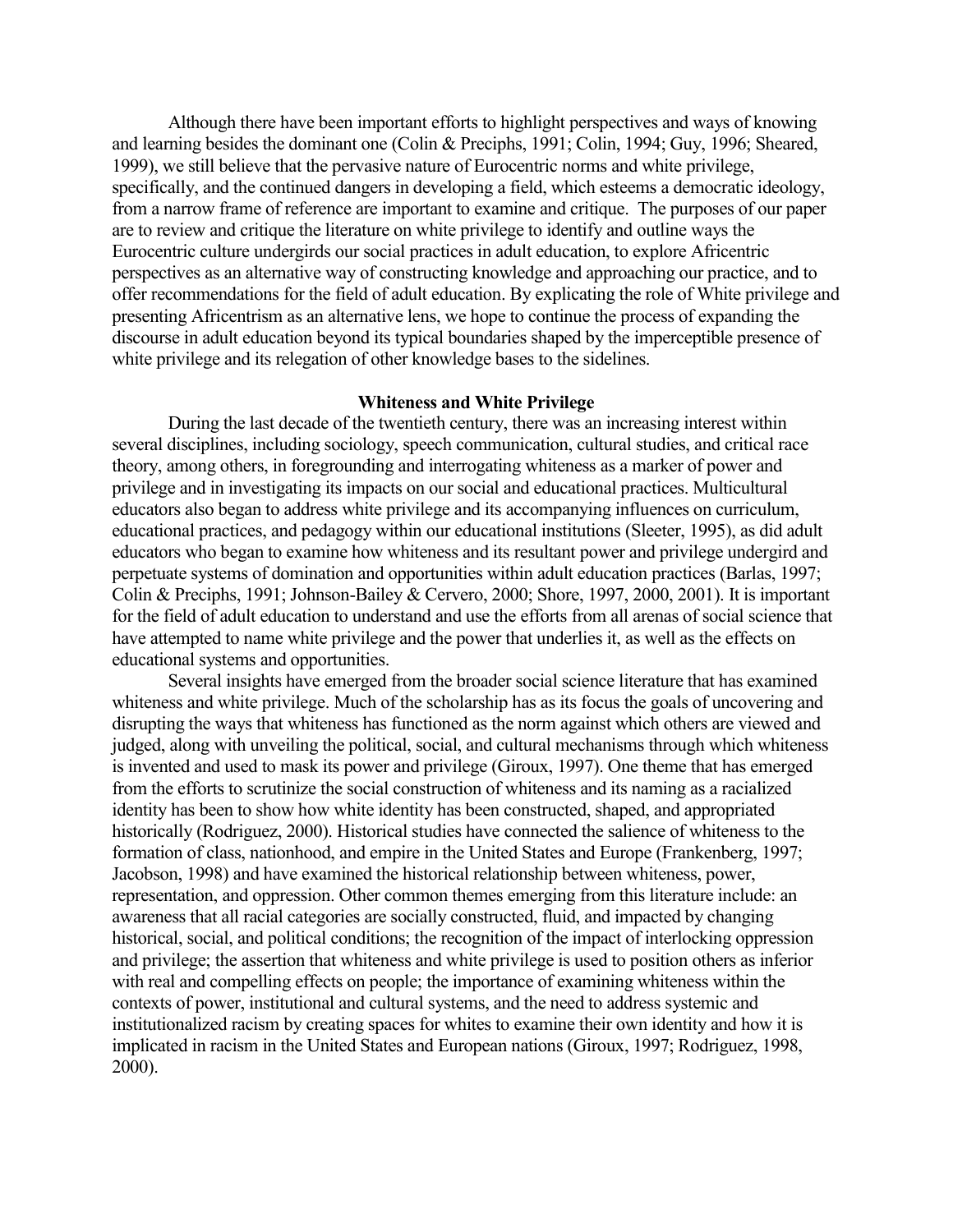Colin and Preciphs (1991) named white racism as a specific problem in adult education and outlined the impacts of white racism on white practitioners' perceptual patterns, demonstrating how these patterns are reflected in adult education practice. They provided examples of how the distorted perceptual patterns lead to biased interpretations of learners' performances, including the impacts of labeling, the judgments made according to white skills and standards, the reflection of the white worldview in curricular materials, and the content of teacher/learner interactions. Since their seminal article (Colin & Preciphs, 1991) other examinations of white privilege and racism have appeared within the adult education literature. To date these works have examined adult learning theories and adult education within the raced, classed, and gendered lives of learners (Shore, 1997, 2000, 2001); adult education policy (Shore, 2000); white consciousness (Barlas, 1997; Barlas et al, 2000); and the historical and contemporary understanding of race and whiteness in adult education, along with the impact on research and practice (Johnson-Bailey & Cervero, 2000). These adult educators have begun to foreground and assess whiteness and white privilege as one of the social positions that powerfully impacts institutional, teaching, and learning practices within adult education and are extending the knowledge gained from a broad examination of white privilege to the field of adult education.

Shore (1997, 2000, 2001) has highlighted how much of the adult education literature promotes assumptions that position whiteness as the invisible norm against which all others are compared. Learners who are other than white are often described in ways that position them as deficient and disadvantaged, in need of attention from the dominant group (Shore, 1997). Various social and cultural groups are targeted and urged to participate in programs based on their difference from the white norm, all the time assuming that of course they would want to aspire and achieve what the white center has (Shore, 1997, 2000). In their analysis of the historical and contemporary understandings of race in adult education, Johnson-Bailey and Cervero (2000) extend the analysis to show that in adult education we often fail to acknowledge that as some are named as underprivileged or at-risk, others, that is white students, are seen as the norm and their privileges and power go unrecognized. This has led to educational responses reflected in how we teach, write, and research, and practice (Johnson-Bailey & Cervero, 2000).

## **Africentrism**

Exploring how White privilege manifests itself in the discourse of adult education is one way of expanding the boundaries that it imposes. Another way is by including ways of knowing that are not rooted in Western rationality. One such alternative is Africentrism. Because of the long-standing relationship of people of African descent with adult education, the exploration of an alternative way of knowing that centers their history, culture and experience is quite appropriate. Africentrism provides a belief system or a worldview that is consistent with and honors the culture of the people of the African Diaspora.

While Africentrism is not a monolithic entity, it can be described by three principles. They are centricity, traditional African values, and purpose. These three principles provide a firm foundation upon which one can begin to structure education based upon an alternative knowledge paradigm. Centricity is key to understanding Africentrism. Centricity is the "idea that African ideals and values should be at the center of any analysis involving African culture and behavior" (Okafor, 1996, p. 699). Centricity "is an easy task for white students in America. Almost all experiences discussed in American classrooms are approached from the standpoint of White perspectives and history" (Daughtry, 1992, p.9). Eurocentrism leaves little room for "other" centrisms. And in the case of the African American, it not only worked to exclude African centeredness but it also sought to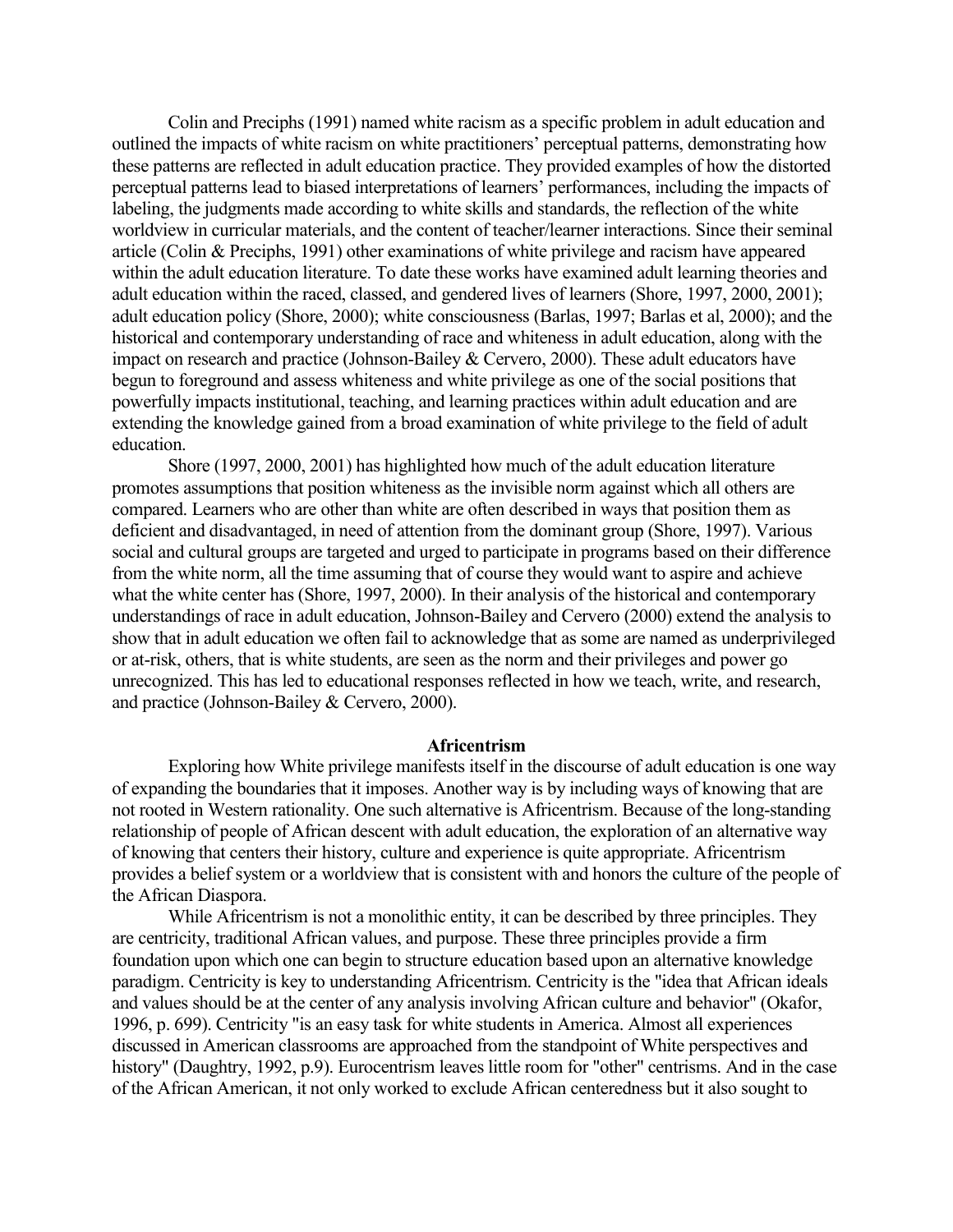portray African centeredness as inferior. Traditional African values such as communalism, interconnectedness, and spirituality, are in natural conflict with the values, like independence, detachment and rationality that are espoused by Eurocentrism. Theory development and implementation and knowledge construction that is built around the latter may be less relevant for people who esteem traditional African values

The final component is purpose. Purpose becomes the means through which African Americans navigate through problems like racism and discrimination. One way that it does this is that it questions the right of dominant culture to legitimize knowledge and those who produce it (Asante, 1988). " In every revolution, the people have first seized the instruments of idea formation…"(Asante, 1988, p.31). When the frame of reference changes such that it emanates from one's cultural center, it becomes a means of liberation. Purpose involves deconstructing negative self-images and rebuilding the internal structures of the mind to reflect one's intrinsic worth.

Most adult education is based on Eurocentric norms, values, and history. There is nothing inherently wrong with using these norms in practice but when the norms are seen as universal and other norms and value systems are excluded, then it becomes problematic. Colin (1994) discusses issues surrounding this in adult and continuing education graduate programs. She states that "Eurocentric norms and perceptions dominate the academic environment" (p.54) and that the "acceptance of the Eurocentric worldview excludes the sociocultural and intellectual histories and life experiences of African Americans" (p. 59). Africentrism de-centers Eurocentric perspectives and allows for the centralization of the African American perspective for African Americans.

Africentrism can be one vehicle through which adult education can honor its foundational ideals. "The task is not to replace one ethnocentrism with many….Rather, it is to recognize that those ideals have yet to be fully lived up to in our scholarship…" (Appiah, 1998,p. 188). Africentrism challenges the presumed universality of the Eurocentric paradigm in adult education classrooms. In the process it creates space for the voices of the many who have been purposely ignored and dismissed. It challenges the field of adult education to live up to its principles.

#### **Implications**

All of the work done to foreground whiteness and white privilege within adult education provides evidence that we, in adult education, are beginning to name, examine, and critique its impact on adult education. An examination of the tenets of Africentrism opens up a relevant and powerful means to include ways of knowing that are not rooted in Western rationality. What can we learn from the investigations into white privilege and Africentrism and the impact on our social and educational practices that can help us identify not just ways to critically review our own practices but move us toward practices that are truly more socially responsible and inclusive? How can this examination help us tear down some of the boundaries constructed by an almost exclusive reliance on technical rationality as the primary means for constructing knowledge within our field?

We need to build on the efforts that have already begun in adult education, including work done by Sheared (1999), Colin (1991, 1994), Guy (1996), and others to emphasize the importance of writing, teaching, researching, and learning in a way that is bold, truly inclusive, and reflective of non-mainstream worldviews. In this way we can build a community of researchers and practitioners who are able to support and challenge each other in their efforts to move forward and construct responsible, socially just practices that confront the boundaries of adult education and open the benefits to many people. For example if we extend the work of Colin (1994) to its logical and practical end, we can begin to open the discourse of the field. She suggests that the "sacred cow" of graduate curricula be revamped. She challenged the professoriate to be accountable for knowing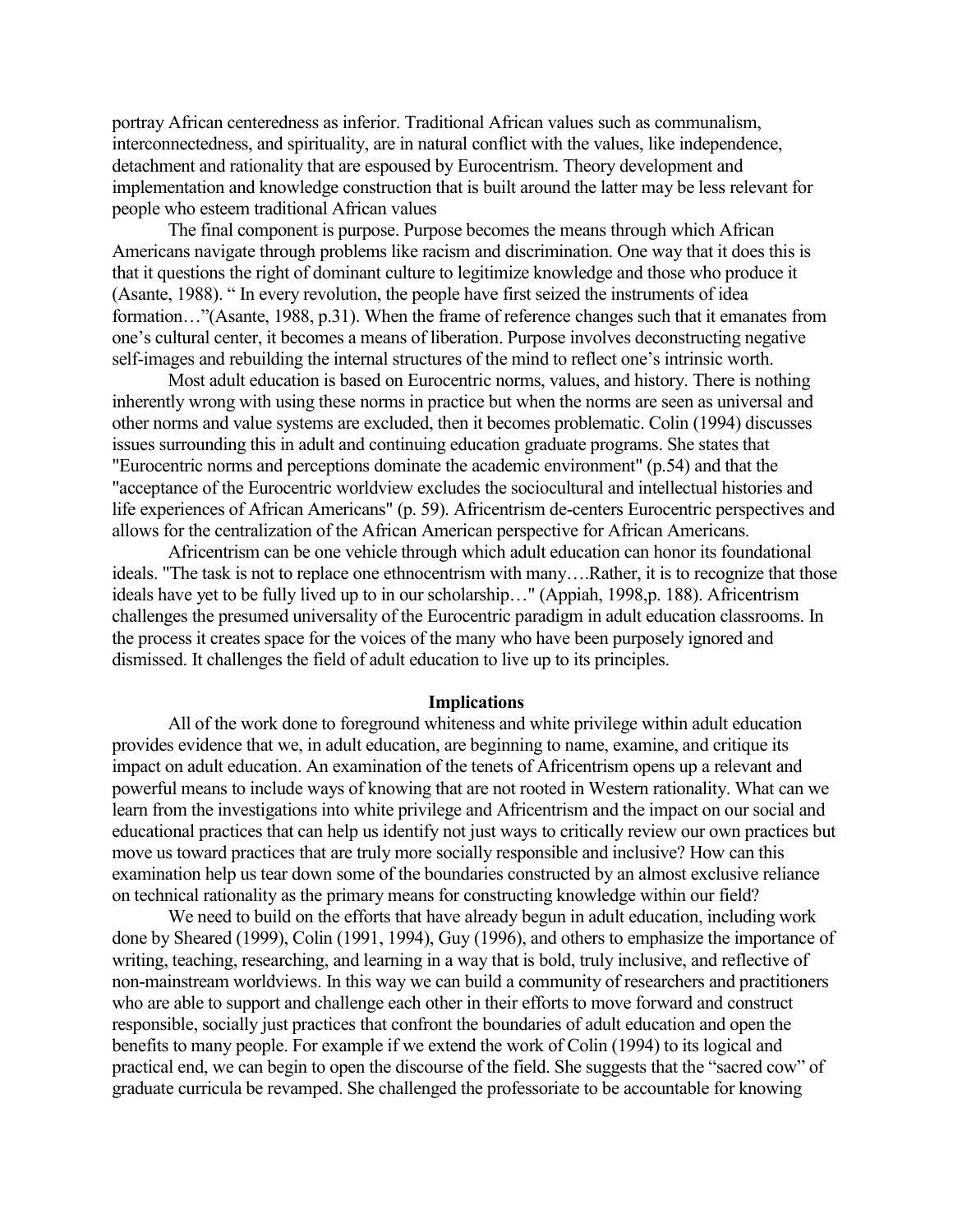about and understanding knowledge that is constructed from an Africentric theoretical frame. In doing so it allows the field to cross the boundary imposed by sole dependency on Eurocentric ways of knowing.

 In addition, curricula and courses that examine the social, historical, and cultural contexts of adult education should recognize "white" as a racialized identity that has not formed and existed in a vacuum; it needs to be examined, not taken as the standard or norm. Researchers and educators need to teach and bring an understanding of the historical perspectives and analyses of white privilege, along with the social, political, and educational effects of that history to classroom discussions and research. As Colin (1994) noted, "the curricula must be based on an analysis and synthesis of all available literature" (p.57).

All adult educators in America practice within the confines of a society that favors Europeans Americans and all have the responsibility to continue to confront hegemonic privilege. White adult educators have the additional responsibility of acknowledging our own privilege and being willing to articulate and share our journey as we do so. We need to develop ways to be white without dominating and subjugating people in the process, making clear the connections between whiteness and privilege while at the same time offering alternatives and actions we can take.

Adult educators have been socialized within the normative order of American and Western society where prejudice and institutionalized racism is intrinsic to society. We believe that there is a relationship between educational theories, policies, and practices and the larger society and that it is possible to challenge and transform relations of power within education and society in spite of our socialization by actively examining whiteness and integrating alternative perspectives.

### **References**

- Appiah, K. A. (1998). Race, pluralism, and Afrocentricity. *Journal of Blacks in Higher Education, 19*,(Spring),116-118.
- Asante, M. (1988). *Afrocentricity.* Trenton, NJ: Africa World Press.
- Barlas, C. (1997). Developing white consciousness through a transformative learning process. *Proceedings of the 38th Annual Adult Education Research Conference*. Stillwater, OK: Oklahoma State University.
- Barlas, C., Kasl, E., Kyle, R., MacLeod, A., Paxton, D., Rosenwasser, P., & Sartor, L. (2000). Learning to unlearn white supremacist consciousness. *Proceedings of the 41<sup>st</sup> Annual Adult Education Research Conference*. Vancouver, Canada: University of British Columbia.
- Colin, S.A.J., III. (1994) Adult and Continuing Education graduate programs: Prescriptions for the future. In E. Hayes & S.A.J. Colin, III (Eds.), *Confronting Racism and Sexism* (pp.53-62). New Directions in Adult and Continuing Education, No. 61. San Francisco: Jossey-Bass.
- Colin, S.A.J. & Preciphs, T. (1991). Perceptual patterns and the learning environment: Confronting White racism. In R. Hiemstra (Ed.), *Creating environments for effective adult learning* (pp. 61-70). New Directions for Adult and Continuing Education, No. 50. San Francisco: Jossey-Bass.
- Daughtry, L. (1992). *The development of a Freshman orientation course for African American students with a focus on Afrocentricity.* Pennsylvania: Ed.D Practicum, Nova University. (ERIC Document Reproduction Service No. 347 259).
- Frankenberg, R. (Ed.) (1997). *Displacing whiteness: Essays in social and cultural criticism*. Durham, NC: Duke University Press.
- Giroux, H. (1997). Rewriting the discourse of racial identity: Towards a pedagogy and politics of whiteness. *Harvard Educational Review, 67*, 285-320.